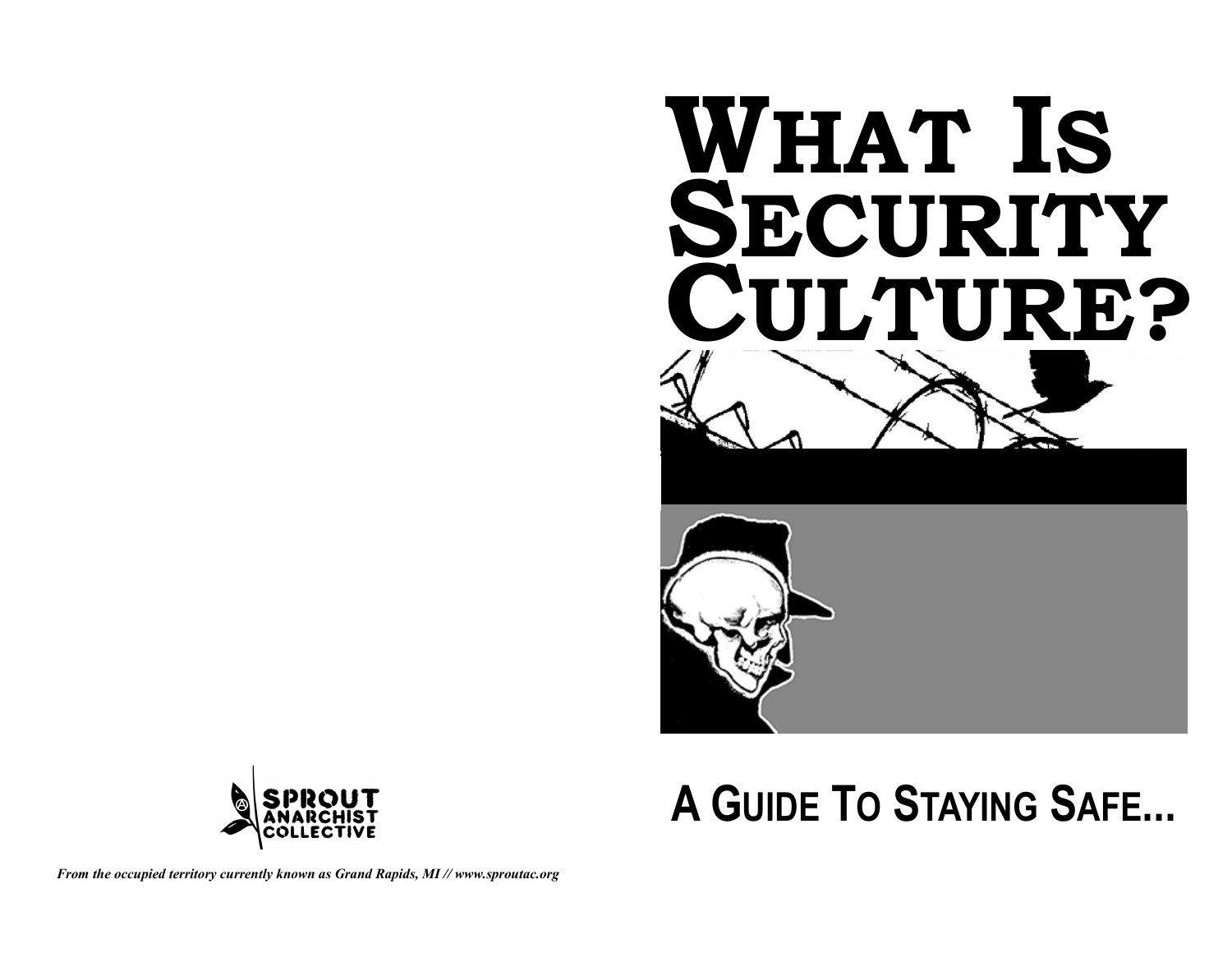### **Intro…**

 This is a reprint of a guide called "What is Security Culture?" published by the CrimethInc collective. As far as we know, it first appeared in their book *Recipes for Disaster: An Anarchist Cookbook* and then appeared in a slightly updated form in 2009 on their website, Crimethinc.com.

We're reprinting this because the information contained within cannot be shared enough within our communities. Over the past several years, we've seen various instances of anarchists getting serious federal charges. Eric McDavid was entrapped by a federal informant — Anna — with whom he hatched a plot to blow up a dam and was later sentenced to several years in prison. At the 2008 protests against the Republican National Convention (RNC), several folks were entrapped by federal informants — Bradley Crowder, David McKay, and Matthew Depalma. While one certainly can't say that more easily accessible information on security culture would have prevented these situations, it seems that the more widely available the information is the safer we will all be.

We chose to reprint this guide specifically because it focuses on general principles — rather than specific tactics — necessary to building secure communities of resistance. Please read this guide, share it, enact these principles in your life, and explain them to people who aren't familiar with them. Most importantly, please, please take security culture seriously.

Finally, folks would also do well to do some additional research on the subject of social networking and computer security. As computers dominate more and more of our lives, it is important that folks think about the risks that their use can pose for those in conflict with the state.

Love and Rage, Sprout Anarchist Collective // www.sproutac.org

To give examples, security level #1 would be appropriate for a group planning to firebomb an SUV dealership, while level #2 would be acceptable for those planning more minor acts of property destruction, such as spraypainting. Level #3 or #4 would be appropriate for calling a spokescouncil preceding a black bloc at a large demonstration or for a group planning to do a newspaper wrap, depending on the ratio of risk versus need for numbers. Level #5 would be perfect for a project such as initiating a surprise unpermitted march: for example, everyone hears in advance that the Ani DiFranco performance is going to end in a "spontaneous" antiwar march, so people can prepare accordingly, but as no one knows whose idea it is, no one can be targeted as an organizer. Level #6 would be appropriate for announcing a Critical Mass bicycle ride: fliers are wrapped around the handlebars of every civilian bicycle, but no announcements are sent to the papers, so the cops won't be there at the beginning while the mass is still vulnerable. Level #7 is appropriate for a permitted antiwar march or independent media video screening, unless you're so dysfunctionally paranoid you even want to keep community outreach projects a secret.

It also makes sense to choose the means of communication you will use according to the level of security demanded. Here's an example of different levels of communications security, corresponding to the system just outlined above:

- 1. No communication about the action except in person, outside the homes of those involved, in surveillance-free environments (e.g. the group goes camping to discuss plans); no discussion of the action except when it is absolutely necessary.
- 2. Outside group meetings, involved individuals are free to discuss the action in surveillance-free spaces.
- 3. Discussions are permitted in homes not definitely under surveillance.
- 4. Communication by encrypted email or on neutral telephone lines is acceptable.
- 5. People can speak about the action over telephones, email, etc. provided they're careful not to give away certain details—who, what, when, where.
- 6. Telephones, email, etc. are all fair game; email listservs, fliering in public spaces, announcements to newspapers, etc. may or may not be acceptable, on a case-bycase basis.
- 7. Communication and proclamation by every possible medium are encouraged.

If you keep hazardous information out of circulation and you follow suitable security measures in every project you undertake, you'll be well on your way to fulfilling what early CrimethInc. agent Abbie Hoffman described as the first duty of the revolutionary: not getting caught. All the best in your adventures and misadventures, and remember—you didn't hear it from us!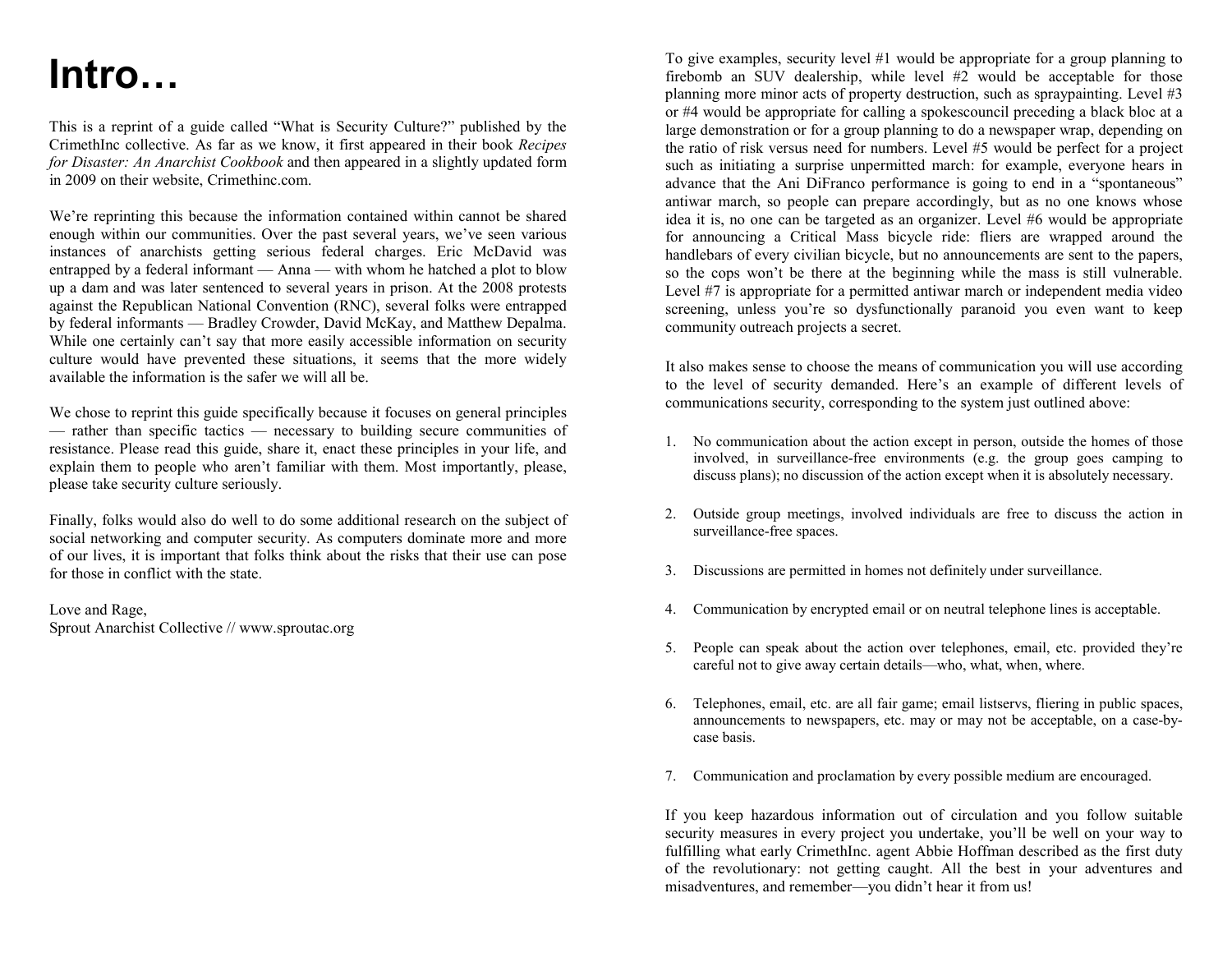#### **Balance the need to escape detection by your enemies against the need to be accessible to potential friends.**

In the long run, secrecy alone cannot protect us—sooner or later they are going to find all of us, and if no one else understands what we're doing and what we want, they'll be able to liquidate us with impunity. Only the power of an informed and sympathetic (and hopefully similarly equipped) public can help us then. There should always be entryways into communities in which direct action is practiced, so more and more people can join in. Those doing really serious stuff should keep it to themselves, of course, but every community should also have a person or two who vocally advocates and educates about direct action, and who can discreetly help trustworthy novices link up with others getting started.

#### **When you're planning an action, begin by establishing the security level appropriate to it, and act accordingly from there on.**

Learning to gauge the risks posed by an activity or situation and how to deal with them appropriately is not just a crucial part of staying out of jail; it also helps to know what you're not worried about, so you don't waste energy on unwarranted, cumbersome security measures. Keep in mind that a given action may have different aspects that demand different degrees of security; make sure to keep these distinct. Here's an example of a possible rating system for security levels:

- 1. Only those who are directly involved in the action know of its existence.
- 2. Trusted support persons also know about the action, but everyone in the group decides together who these will be.
- 3. It is acceptable for the group to invite people to participate who might choose not to—that is, some outside the group may know about the action, but are still expected to keep it a secret.
- 4. The group does not set a strict list of who is invited; participants are free to invite others and encourage them to do the same, while emphasizing that knowledge of the action is to be kept within the circles of those who can be trusted with secrets.
- 5. "Rumors" of the action can be spread far and wide through the community, but the identities of those at the center of the organizing are to be kept a secret.
- 6. The action is announced openly, but with at least some degree of discretion, so as not to tip off the sleepier of the authorities.
- 7. The action is totally announced and aboveground in all ways.

## **What is Security Culture?**

**A security culture is a set of customs shared by a community whose members may be targeted by the government, designed to minimize risk.** 

Having a security culture in place saves everyone the trouble of having to work out safety measures over and over from scratch, and can help offset paranoia and panic in stressful situations—hell, it might keep you out of prison, too. The difference between protocol and culture is that culture becomes unconscious, instinctive, and thus effortless; once the safest possible behavior has become habitual for everyone in the circles in which you travel, you can spend less time and energy emphasizing the need for it, or suffering the consequences of not having it, or worrying about how much danger you're in, as you'll know you're already doing everything you can to be careful. If you're in the habit of not giving away anything sensitive about yourself, you can collaborate with strangers without having to agonize about whether or not they are informers; if everyone knows what not to talk about over the telephone, your enemies can tap the line all they want and it won't get them anywhere.

#### **The central principle of all security culture, the point that cannot be emphasized enough, is that people should never be privy to any sensitive information they do not need to know.**

The greater the number of people who know something that can put individuals or projects at risk—whether that something be the identity of a person who committed an illegal act, the location of a private meeting, or a plan for future activity—the more chance there is of the knowledge getting into the wrong hands. Sharing such information with people who do not need it does them a disservice as well as the ones it puts at risk: it places them in the uncomfortable situation of being able to mess up other people's lives with a single misstep. If they are interrogated, for example, they will have something to hide, rather than being able to honestly claim ignorance.

#### **Don't ask, don't tell.**

Don't ask others to share confidential information you don't need to know. Don't brag about illegal things you or others have done, or mention things that are going to happen or might happen, or even refer to another person's interest in being involved in such activities. Stay aware whenever you speak; don't let chance allusions drop out thoughtlessly.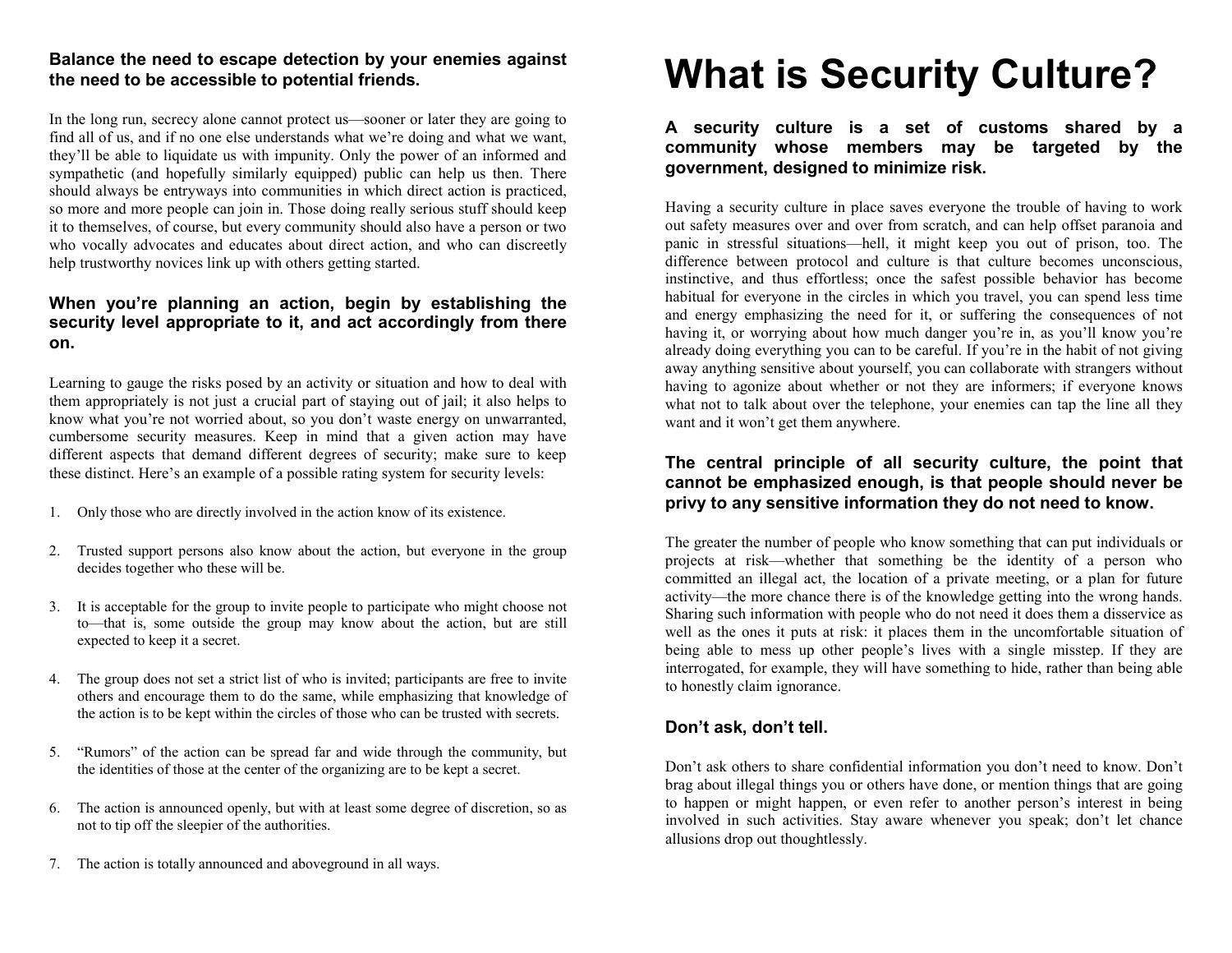#### **You can say "no" at any time to anyone about anything.**

Don't answer any questions you don't want to—not just with police officers, but also with other activists and even close friends: if there's something you don't feel safe sharing, don't. This also means being comfortable with others not answering questions: if there's a conversation they want to keep to themselves, or they ask you not to be part of a meeting or project, you shouldn't take this personally—it's for everyone's good that they're free to do so. Likewise, don't participate in any projects you don't feel good about, or collaborate with anyone you feel ill at ease with, or ignore your gut feeling in any situation; if something goes wrong and you get into trouble, you don't want to have any regrets. You're responsible for not letting anyone talk you into taking risks you're not ready for.

#### **Don't ever turn your friends over to your enemies.**

If captured, never, ever give up any information that could endanger anyone else. Some recommend an explicit oath be sworn by all participants in a direct action group: that way, in a worst-case scenario, when pressure might make it hard to distinguish between giving up a few harmless details and totally selling out, everyone will know exactly what commitments they made to each other.

#### **Don't make it too easy for your enemies to figure out what you're up to.**

Don't be too predictable in the methods you employ, or the targets you choose, or the times and places you meet to discuss things. Don't be too visible in the public aspects of the struggle in which you do your most serious direct action: keep your name off mailing lists and out of the media, perhaps avoid association with aboveground organizations and campaigns entirely. If you're involved in really serious clandestine activities with a few comrades, you may want to limit your interactions in public, if not avoid each other altogether. Federal agents can easily get access to the phone numbers dialed from your phone, and will use such lists to establish connections between individuals; the same goes for your email, and the books you check out from libraries, and especially social networking sites like Facebook.

Don't leave a trail: credit card use, gas cards, cell phone calls all leave a record of your motions, purchases, and contacts. Have a cover story, supported by verifiable facts, if you might need one. Be careful about what your trash could reveal about you—dropouts aren't the only ones who go dumpstering! Keep track of every written document and incriminating photocopy—keep them all in one place, so you can't accidentally forget one—and destroy them as soon as you don't need them. The fewer there are in the first place, the better; get used to using your memory. Make sure there aren't any ghosts of such writing left behind in impressions on the surfaces you were writing on, whether these be wooden desks or pads of paper. Assume that every use of computers leaves a trail, too.

#### **Don't be intimidated by bluffing.**

Police attention and surveillance is not necessarily an indication that they know anything specific about your plans or activities: often it indicates that they do not and are trying to frighten you out of continuing with them. Develop an instinct with which to sense when your cover has actually been blown and when your enemies are just trying to distress you into doing their work for them.

#### **Always be prepared for the possibility that you are under observation, but don't mistake attracting surveillance for being effective.**

Even if everything you are doing is perfectly legal, you may still receive attention and harassment from intelligence organizations if they feel you pose an inconvenience to their masters. In some regards, this can be for the best; the more they have to monitor, the more thinly spread their energies are, and the harder it is for them to pinpoint and neutralize subversives. At the same time, don't get caught up in the excitement of being under surveillance and begin to assume that the more the authorities pay attention to you, the more dangerous to them you must be they're not that smart. They tend to be preoccupied with the resistance organizations whose approaches most resemble their own; take advantage of this. The best tactics are the ones that reach people, make points, and exert leverage while not showing up on the radar of the powers that be, at least not until it is too late. Ideally, your activities should be well known to everyone except the authorities.

#### **Security culture involves a code of silence, but it is not a code of voicelessness.**

The stories of our daring exploits in the struggle against capitalism must be told somehow, so everyone will know resistance is a real possibility put into action by real people; open incitements to insurrection must be made, so would-be revolutionaries can find each other and the revolutionary sentiments buried in the hearts of the masses find their way to the surface. A good security culture should preserve as much secrecy as is necessary for individuals to be safe in their underground activities, while still providing visibility for radical perspectives. Most of the security tradition in the activist milieu today is derived from the past thirty years of animal rights and earth liberation activities; as such, it's perfectly suited for the needs of small groups carrying out isolated illegal acts, but isn't always appropriate for more aboveground campaigns aimed at encouraging generalized insubordination. In some cases it can make sense to break the law openly, in order to provoke the participation of a large mass that can then provide safety in numbers.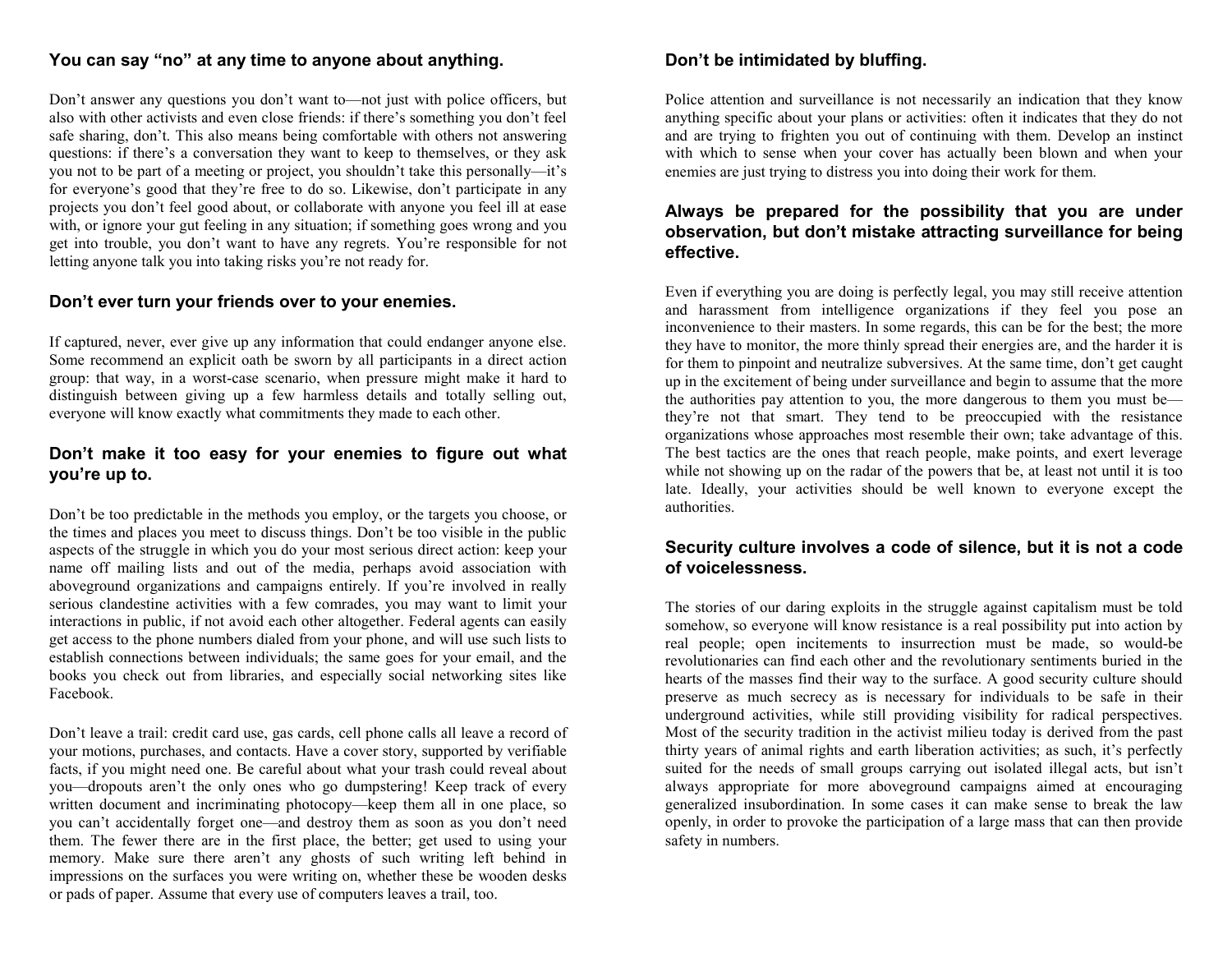#### **Security culture is a form of etiquette, a way to avoid needless misunderstandings and potentially disastrous conflicts.**

Security concerns should never be an excuse for making others feel left out or inferior—though it can take some finesse to avoid that!—just as no one should feel they have a "right" to be in on anything others prefer to keep to themselves. Those who violate the security culture of their communities should not be rebuked too harshly the first time—this isn't a question of being hip enough to activist decorum to join the in-group, but of establishing group expectations and gently helping people understand their importance; besides, people are least able to absorb constructive criticism when they're put on the defensive. Nevertheless, such people should always be told immediately how they're putting others at risk, and what the consequences will be should they continue to. Those who can't grasp this must be tactfully but effectively shut out of all sensitive situations.

#### **Security culture is not paranoia institutionalized, but a way to avoid unhealthy paranoia by minimizing risks ahead of time.**

It is counterproductive to spend more energy worrying about how much surveillance you are under than is useful for decreasing the danger it poses, just as it is debilitating to be constantly second-guessing your precautions and doubting the authenticity of potential comrades. A good security culture should make everyone feel more relaxed and confident, not less. At the same time, it's equally unproductive to accuse those who adhere to security measures stricter than yours of being paranoid—remember, our enemies are out to get us.

#### **Don't let suspicion be used against you.**

If your foes can't learn your secrets, they will settle for turning you against each other. Undercover agents can spread rumors or throw around accusations to create dissension, mistrust, and resentment inside of or between groups. They may falsify letters or take similar steps to frame activists. The mainstream media can participate in this by reporting that there is an informant in a group when there is not one, or misrepresenting the politics or history of an individual or group in order to alienate potential allies, or emphasizing over and over that there is a conflict between two branches of a movement until they really do mistrust one another. Again, a shrewd security culture that fosters an appropriately high level of trust and confidence should make such provocations nearly impossible on the personal level; when it comes to relations between proponents of different tactics and organizations of different stripes, remember the importance of solidarity and diversity of tactics, and trust that others do, too, even if media accounts suggest otherwise. Don't accept rumors or reports as fact: go to the source for confirmation every time, and be diplomatic about it.

#### **Don't throw any direct action ideas around in public that you think you might want to try at some point.**

Wait to propose an idea until you can gather a group of individuals that you expect will all be interested in trying it; the exception is the bosom companion with whom you brainstorm and hash out details in advance—safely outside your home and away from mixed company, of course. Don't propose your idea until you think the time is right for it to be tried. Invite only those you are pretty certain will want to join in—everyone you invite who doesn't end up participating is a needless security risk, and this can be doubly problematic if it turns out they feel your proposed activity is laughably dumb or morally wrong. Only invite people who can keep secrets—this is critical whether or not they decide to participate.

#### **Develop a private shorthand for communicating with your comrades in public.**

It's important to work out a way to communicate surreptitiously with your trusted friends about security issues and comfort levels while in public situations, such as at a meeting called to discuss possible direct action. Knowing how to gauge each other's feelings without others being able to tell that you are sending messages back and forth will save you the headache of trying to guess each other's thoughts about a situation or individual, and help you avoid acting strangely when you can't take your friend aside in the middle of things to compare notes. By the time you have convened a larger group to propose an action plan, you and your friends should be clear on what each other's intentions, willingness to run risks, levels of commitment, and opinions of others are, to save time and avoid unnecessary ambiguity. If you haven't been part of a direct action planning circle before, you'll be surprised how complicated and convoluted things can get even when everyone does arrive prepared.

#### **Develop methods to establish the security level of a group or situation.**

One quick procedure you can run at the beginning of a larger meeting at which not everyone is acquainted is the "vouched for" game: as each person introduces himself, all who can vouch for him raise their hands. Only vouch for those you are confident are worthy of your trust. Hopefully, each person is connected to the others by some link in the chain; either way, at least everybody knows how things stand. An activist who understands the importance of good security will not feel insulted in such a situation if there is no one present who can vouch for him and the others ask him to leave.

#### **Meeting location is an important factor in security.**

You don't want a place that can be monitored (no private residences), you don't